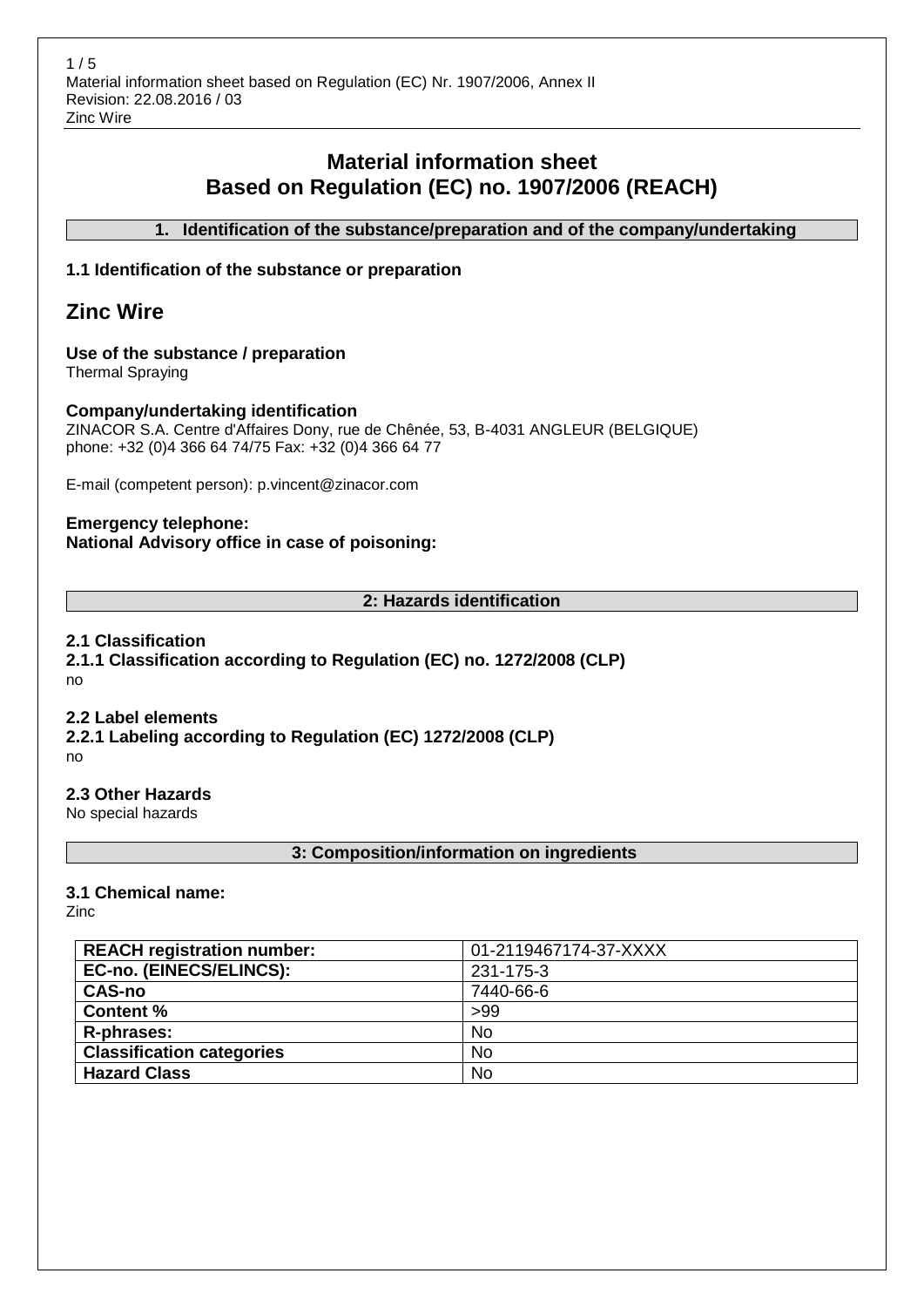# **4: First aid measures**

## **4.1 Description of first aid measures**

**In case of inhalation: (smoke / dust)** When inhaled, move the person to fresh air and seek medical advice. **Skin contact: (dust/ molten metal )** Wash thoroughly with plenty of water. In case of contact with molten product, cool skin area rapidly with cold water. **Eye contact: (smoke / dust)** In case of contact with eyes, rinse immediately thoroughly with plenty of water and consult an ophthalmologist. **4.2 Most important symptoms and effects, both acute and delayed** The following may occur: **after resorption** Nausea Vomiting Metal fume fever

## **5: Fire-fighting measures**

# **5.1 Extinguishing media**

Irritation of the respiratory tract

**Suitable extinguishing media:**

Dry extinguishing powder Carbon dioxide (CO2) Dry sand **Unsuitable extinguishing media Water 5.2 Specific hazards arising from the substance** In case of fire may form:

zinc oxide

## **5.3 Advice for fire fighting**

In case of fire: Wear self-contained breathing apparatus.

#### **6: Accidental release measures**

## **6.1 Personal precautions, protective equipment and emergency procedures**

Avoid built up of dust Ensure adequate ventilation Avoid inhalation **6.2 Environmental precautions**

Do not allow to enter drains/surface water/ground-water. Avoid release into the environment.

## **6.3 Methods and materials for containment and cleaning up**

Take up mechanically, placing in appropriate containers for disposal.

Avoid built up of dust

#### **7: Handling and Storage**

## **7.1 Precautions for Safe Handling**

## **During thermal spraying:**

If handled uncovered, arragements with local exhaust ventilation have to be used.

If local exhaust ventilation is not possible or not sufficient, the entire working area must be ventilated by technical means.

All work processes must always be designed so that the following is excluded:

Inhalation.

Skin contact.

Eye contact.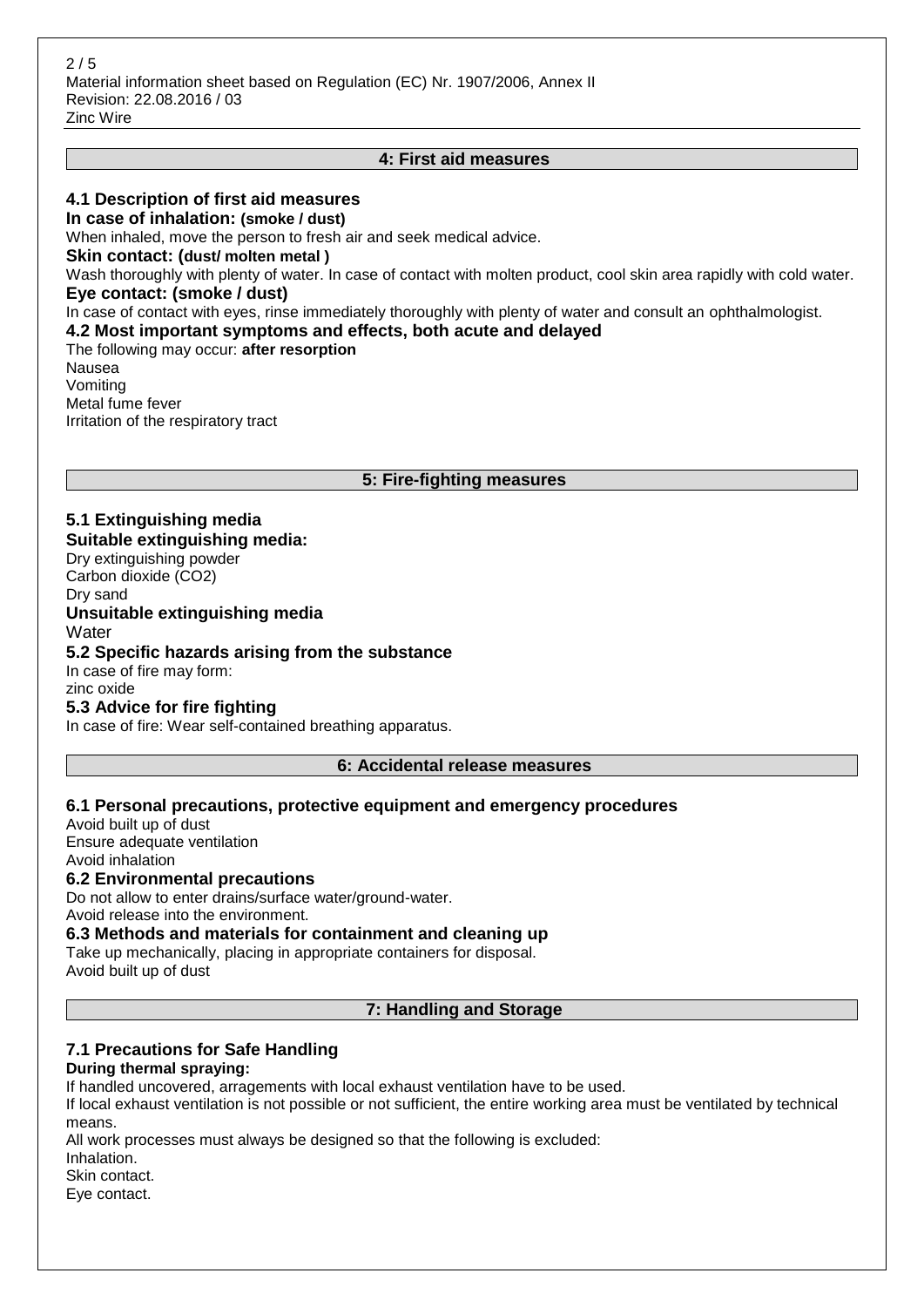$3/5$ Material information sheet based on Regulation (EC) Nr. 1907/2006, Annex II Revision: 22.08.2016 / 03 Zinc Wire

# **7.2 Conditions for safe storage, including environmental compatibility**

Store product closed an only in original packing Protect against moisture and store closed. Avoid condensation. Do not store with acids. Do not store with alkalis.

# **8: Exposure controls / Personal protection**

# **8.1 Control parameters**

| Chemical name   | General dust limit                                                                             |  |                        | Content% |
|-----------------|------------------------------------------------------------------------------------------------|--|------------------------|----------|
|                 | <b>EL-STEL:----</b><br>WEL-TWA: 1 mg/m <sup>3</sup> (ihal. Dust), 4 mg/m <sup>3</sup> (respir. |  |                        | ---      |
| dust            |                                                                                                |  |                        |          |
| <b>BGW: ---</b> |                                                                                                |  | Other information:---- |          |

WEL-TWA = Workplase Exposure Limit – Long-term exposure limit (8-hour TWA (=time weighted average) reference period) / WEL\_STEL = Workplace Exposure Limit – Short-term exposure limit (15-minute reference period). MGV = Bioloical monitoing guidance value EH40

# **8.2 Exposure controls**

# **8.2.1 Appropriate technical controls**

**During the formation of dust / smoke**

Ensure good ventilation. This can be achieved by local exhaust ventilation.

If this is insufficient to keep the concentration below the exposure limits (OEL), suitable respiratory protection should be worn.

## **8.2.2 Individual protection measures, such as personal protective equipment**

In the presence of ZnO smoke and dust respirator may be required (particulate filter unit with DIN EN 143). Hand protection, body protection and eye protection must be adapted to work

## **8.2.3 Limitation and control of environmental exposure**

No information available at present.

## **9: Physical and chemical Properties**

## **9.1 Information on basic physical and chemical properties**

| Physical state:         | solid                         |
|-------------------------|-------------------------------|
| Color:                  | shiny metallic                |
| Odor:                   | odorless                      |
| Melting point:          | $\sim$ 419 °C                 |
| Flash Point:            | n.av.                         |
| Boiling temperature:    | $~1$ 908 °C                   |
| Density                 | $\sim$ 7,14 g/cm <sup>3</sup> |
| Water solubility (g/l): | Insoluble.                    |
|                         |                               |

## **10: Stability and Reactivity**

## **10.1 Reactivity**

No hazardous reactions under normal conditions. **10.2 Chemical Stability** Stable when properly handled and stored **10.3 Possibility of hazardous reactions** See subsection 10.4 to 10.6 **10.4 Conditions to avoid** Moisture Strong heating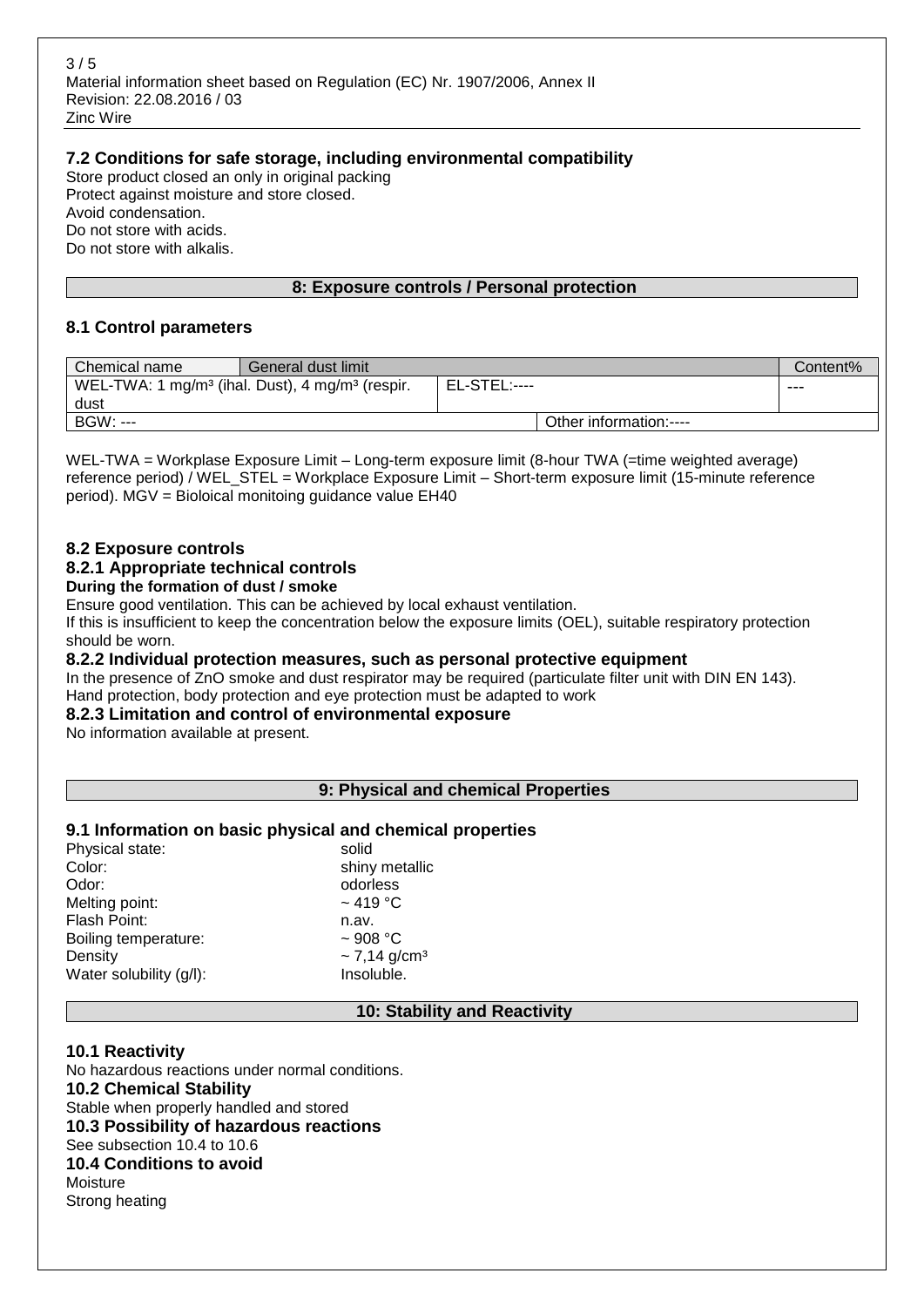$4/5$ Material information sheet based on Regulation (EC) Nr. 1907/2006, Annex II Revision: 22.08.2016 / 03 Zinc Wire

## **10.5 Incompatible materials**

See also Section 7 Avoid contact with strong acids Avoid contact with strong alkalis Development of: hydrogen gas - explosion **10.6 Hazardous Decomposition Products** See subsection 10.4 to 10.6 See also section 5.2 Temperature (T  $\sim$  800 ° C): Zinc oxide

## **11: Toxicological information**

# **As supplied as wire not classified as toxic**

When used, see Section 8.1

| <b>Zinc dust</b>     |          |       |                       |          |                    |              |
|----------------------|----------|-------|-----------------------|----------|--------------------|--------------|
| Toxicity / effect    | Endpoint | Value | Unit                  | Organism | <b>Test method</b> | <b>Notes</b> |
| Acute toxicity, oral | LD50.    | >2000 | mg/kg                 | Rat      |                    |              |
| Acute toxicity,      | ∟C50     | >5140 | mq/m <sup>3</sup> /4h | Rat      |                    |              |
| inhalation           |          |       |                       |          |                    |              |

## **12: Ecological information**

## **When delivered as a wire not harmful to the environment.**

| <b>Zinc dust</b>         |                 |      |                   |      |                           |                    |              |
|--------------------------|-----------------|------|-------------------|------|---------------------------|--------------------|--------------|
| <b>Toxicity / effect</b> | <b>Endpoint</b> | Time | Value             | Unit | Organism                  | <b>Test method</b> | <b>Notes</b> |
| Toxicity, fish           | LC50            | 96h  | $0,238-$<br>0.56  | mg/l | (Pimephales<br>promelas   |                    |              |
| Toxicity, fish           | LC50            | 96h  | $0.238 -$<br>0.56 | mg/l | (Onocorhynchus<br>mykiss) |                    |              |
| Toxicity, Daphnia        | EC50            | 48h  | 2,8               | mg/l | (Daphnia magna)           |                    |              |

## **13: Disposal considerations**

## **13.1 Waste treatment methods**

**For the substance**

Waste code no. EC

The waste codes are recommendations based on the probable use of this product. Because of special use and disposal, the user under certain circumstances, other waste codes are assigned. (2001/118/EG, 2001/119/EG, 2001/573/EG)

11 01 99

Recommendation: Waste disposal according to EC-regulations 75/442/EEC and 91/689/EEC in the corresponding versions, covering waste and dangerous waste Implement Substance recycling.

## **For contaminated packing material**

Non-contaminated packages may be recycled.

# **Wastes generated during use.**

**Dust**

The allocation of waste identity numbers/waste descriptions must be carried out according to the EEC, specific to the industry and process.

Waste disposal according to EC-regulations 75/442/EEC and 91/689/EEC in the corresponding versions, covering waste and dangerous waste

Consult the appropriate authorities about waste disposal.